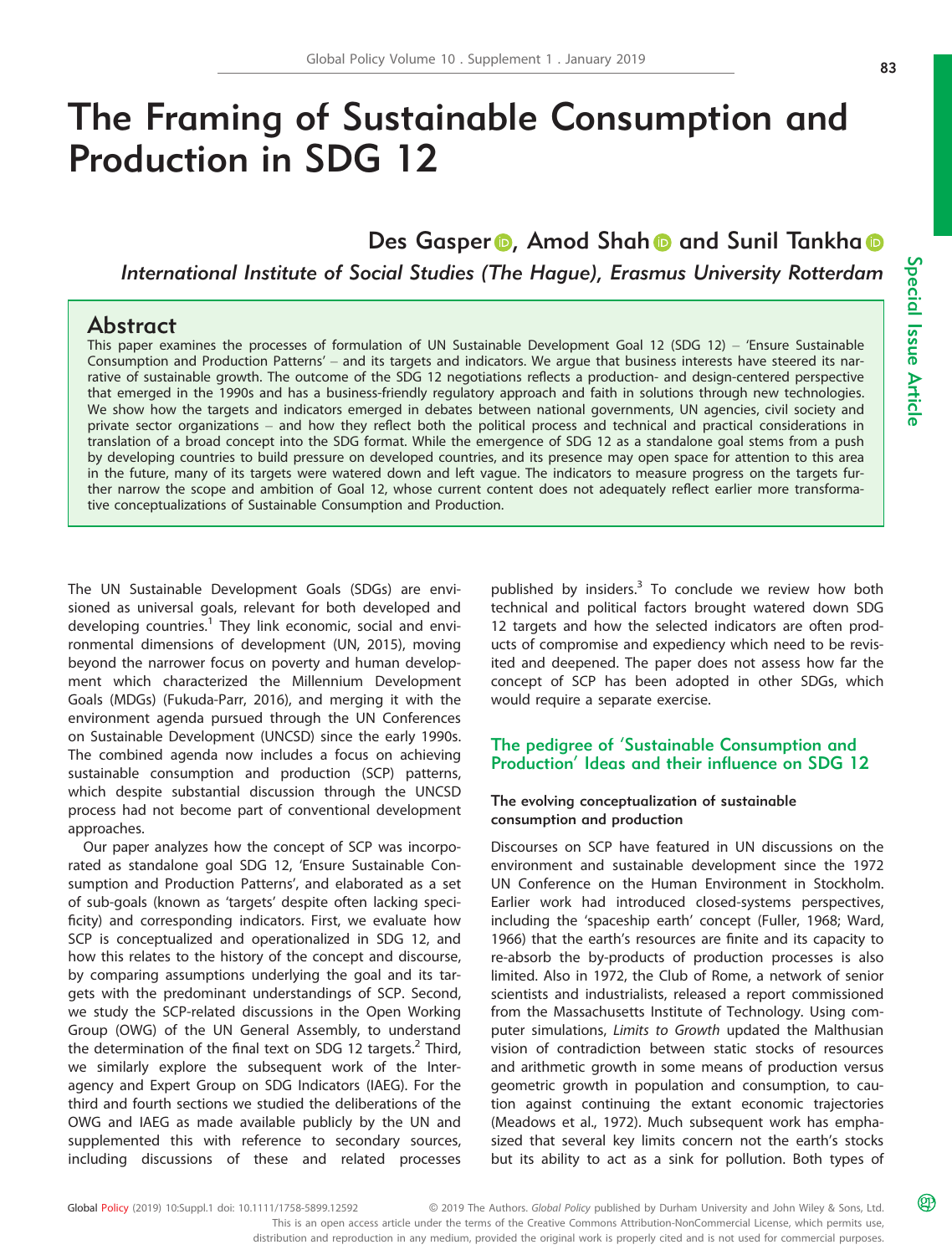മ്ര

limits figure in current understandings of planetary boundaries (e.g., Carpenter and Bennett, 2011; Steffen et al., 2015).

These discussions tried to respond to ever-increasing consumption and inefficient production by calling upon both morality and human ingenuity to safeguard ecosystems for future generations as well as safeguard contemporary vulnerable groups. Arguments for consumption restraint and an eventual steady-state economy (e.g. Daly, 1973) failed to become mainstream. Absolute and relative poverty for some people in all countries, and the inbuilt expansion imperatives in capitalist systems, limited serious discussion about shifting from economic growth. Nevertheless, the discussions began to call into question unsustainable rates of resource extraction and pollution.

This phase culminated in the Brundtland Commission (the United Nations World Commission on Environment and Development) report Our Common Future in 1987, which introduced the term 'sustainable development'. It called for not compromising the ability of future generations to fulfil their needs, and implied a difference between felt wants and justified needs. While it emphasized that growth was necessary to reduce global poverty, it highlighted also the imbalance between consumption patterns of the wealthy and the poor, opening space for discussions about consumption levels. Arguing that 'perceived needs are socially and culturally determined', the report argued that sustainable development required, first, 'promotion of values that encourage consumption standards that are within the bounds of the ecologically possible and to which all can reasonably aspire' and, second, 'a production system that respects the obligation to preserve the ecological base for development' (WCED, 1987, pp. 42, 58).

The term sustainable development and the concept of SCP became progressively popularized and elaborated, including in successive UN Conferences on Sustainable Development. The Rio Declaration on Environment and Development at the 1992 Earth Summit (the UN Conference on Environment and Development) called on states to 'reduce and eliminate unsustainable patterns of production and consumption' (UN, 1992). The 2002 World Summit on Sustainable Development in Johannesburg recognized that 'fundamental changes in the way societies produce and consume are indispensable for achieving global sustainable development' and called for 'a 10-year framework of programmes in support of regional and national initiatives to accelerate the shift towards sustainable consumption and production' (UN, 2002). The Brundtland focus on consumption norms, 'standards' and levels was gradually displaced by focus on methods of production and consumption.<sup>4</sup> The follow-up Marrakech Process, launched in 2003, further mainstreamed such ideas of SCP and culminated in the adoption of a broad-brush and indicative 10-year Framework of Programmes on SCP Patterns (10YFP) at the 2012 UN Conference on Sustainable Development, the Rio+20 Conference. Its outcome document stated that 'poverty eradication, changing unsustainable and promoting sustainable patterns of consumption and production and protecting and managing the natural resource base of economic and social

development are the overarching objectives of and essential requirements for sustainable development' (UN, 2012a).

Corporate and industrial interests have played a major role in formulation of sustainable development concepts and strategies ever since the initial stages, including in influencing understandings of SCP in UN discourse. Strong regulatory laws had been enacted in various developed countries, for example the Clean Air (1963, 1970) and Clean Water (1972) Acts in the United States. The prospect of further and stronger regulation motivated business to propagate ideas of self-regulation and market-based innovation as counterweights. From the other side, important organizations working on sustainable development sought corporate involvement because they realized that production and consumption occur largely in a context of private transactions where regulatory approaches are often slow, belated, and politically difficult. The World Business Council for Sustainable Development emerged after the Secretary General of the Rio Earth Summit of 1992, Canadian businessman Maurice Strong, appointed Swiss industrialist Stephan Schmidheiny as his chief advisor for business and industry. Similarly, the Stockholm Environment Institute (SEI), which was established by the Swedish government in 1989 and has become one of the most prominent policy-oriented organizations in the sustainable development field, had from the start a strong orientation to private business. Opening a major SEI volume on Clean Production Strategies, the SEI vice-director warned against treating industry as the enemy, to be curbed: 'SEI has always striven to avoid this'. Industry, like future generations, has needs, so SEI 'has made a conscious effort to seek out solutions to environmental problems which take account of the demands and the needs of industry ... and to embrace rather than alienate the sentiments of the industrial lobby'; by 'redesigning products and processes, reexamining economic activity and reorienting consumption patterns ... and the devising of policies and institutional frameworks which allow for the natural tendencies of commercial enterprise for innovation' (Kristoferson, 1993). For the industrial lobby the phrase 'sustainable consumption and production patterns' already from the 1990s meant re-engineered consumption, not reduced or constrained consumption. With sufficient 'natural' innovation then consumption can cease to impose environmental burdens and can expand without limit.

One result of the intersection between business and the UN in the formulation of sustainable development strategies has thus been a shift of emphasis away from consumption volume, a focus in Daly, to cleaner production. The theme of ever greater technological innovation permeates the corporate-centered literature. Schmidheiny (1992) himself published Changing Course, in which corporations were encouraged to look upon sustainability as a business opportunity, not as an existential threat. The book highlighted corporate best practices, to present sustainable development not as a choice between environmental protection and economic growth but as reconciliation of the two. This and other works emphatically opposed strong governmental regulation, in favour of allowing market forces to develop,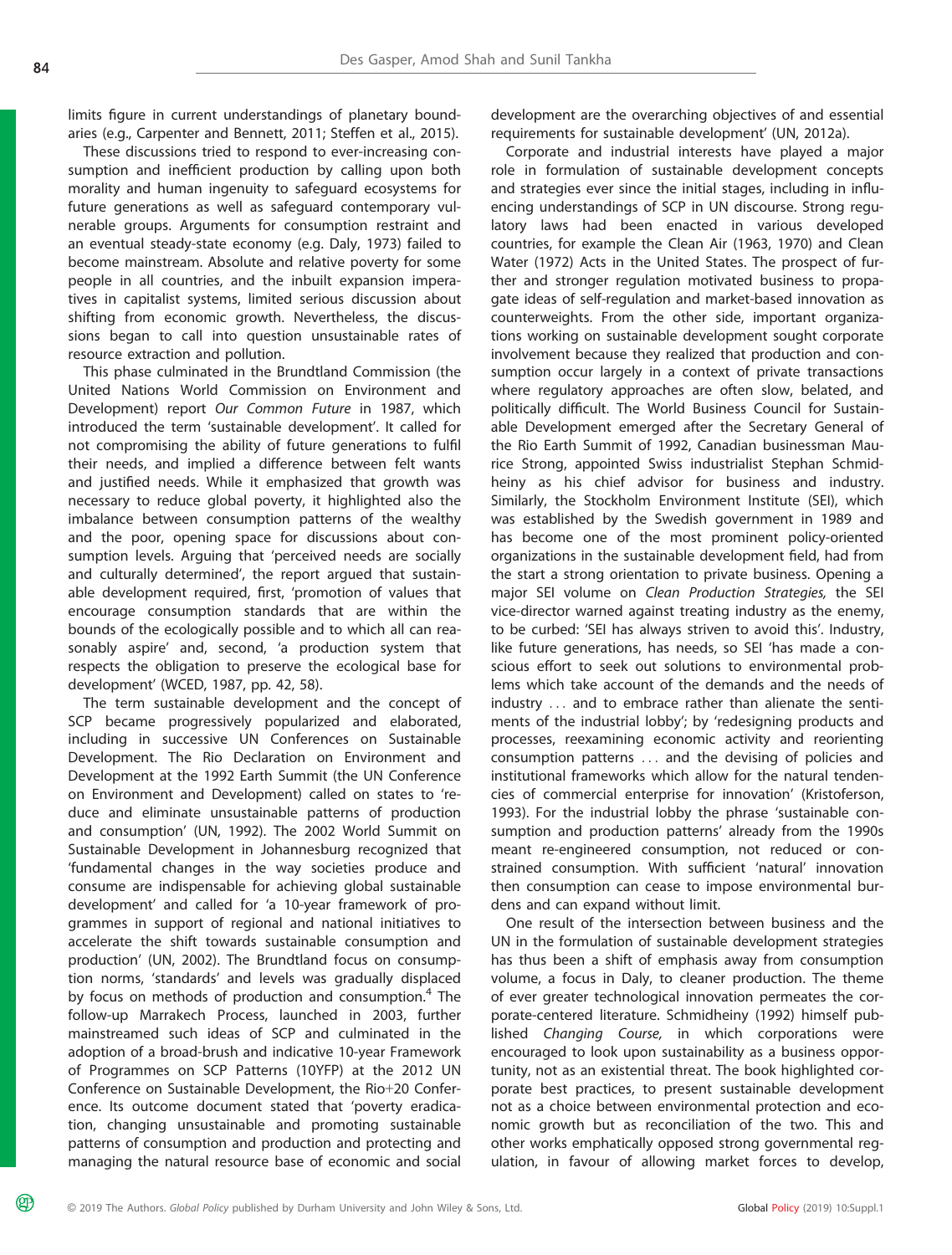deliver, and deploy the innovations necessary for sustainable development. Many environmentalists too campaigned to revolutionize technical efficiency levels; for example, commissioned by the Club of Rome, Weizsäcker, Lovins, and Lovins (1997)'s Factor Four proposed that by adopting the best practices available the global economy could create 'four times as much wealth' without increasing resource usage.

While this literature was antipathetic to government regulation, it recognized that some essential changes in corporate beliefs and purpose would require corresponding supportive policy plus regulatory innovation; for example, the 'polluter pays principle', so that corporations come to internalize the idea that 'pollution prevention pays'.<sup>5</sup> It called similarly for the removal of subsidies which encourage unsustainable practices, and emphasized a lifecycle approach to product management wherein a firm's responsibility would extend to the eventual disposal or recycling of its product and where the polluting outputs of one set of industrial processes could be channeled as feeds into others (Hawken, 1994). In parallel, for retail and trading concerns the idea of product stewardship was proposed (Schmidheiny, 1992). The assertion was that the natural bases for human survival could be protected without abandoning endlessly increasing wealth creation and consumption.

When one compares these works with the ideas on SCP in subsequent official UN discourse, including in the Marrakech Process and the 10YFP on SCP, one finds great similarities. The 1987 Brundtland Commission report addressed not only moderating the environmental impacts of economic growth, but the need to fundamentally change unsustainable consumption patterns, plus the inter and intragenerational equity issues associated with growth (Holden et al., 2014; Langhelle, 1999; WCED, 1987). In contrast, current mainstream understandings of SCP center on 'doing more and better with less' and thereby 'increasing net welfare gains from economic activities by reducing resource use, degradation and pollution along the whole lifecycle, while increasing quality of life' (UNEP, 2010, p. 13). SCP 'is not about consuming less but consuming differently', declared the long-term head of the SCP department in the coordinating agency, UNEP (Hoballah, 2016, p. 3).<sup>6</sup> Integrated product lifecycles approaches to SCP look at production, consumption, disposal, and recycling processes together (UNEP and IISD, 2014); the separate concern with the volume of consumption disappears. Protecting the environment and aspiring to unendingly higher levels of consumption for everyone are not seen as contradictory. The now predominant faith is that economic growth can be decoupled from environmental degradation and resource depletion. Not regulation but technological innovation and transfer, via partnerships between governments, private sector and civil society, are emphasized (UNEP, 2010). With appropriate policies and incentive structures, sustainable patterns of production and consumption can, it is argued, avoid reducing growth and compromising on economic and social demands, and instead permit increased prosperity

through creation of new markets, decent jobs, and opportunities for developing countries to leapfrog to better technologies (UNEP, 2010).

This shared set of ideas reflects the close involvement of business groups both in the general SCP discourse since the 1990s and in the UN-led processes through which SCP has been incorporated into the global sustainable development agenda. The central role-played by UNEP in these initiatives also explains the consistent manner in which the SCP concept has been presented in official UN discourse. The language used on SCP across key strategy documents – including the Johannesburg Plan of Implementation (UN, 2002), the Marrakech Process progress report (UNEP, 2011) and the text of the 10YFP (UN, 2012b) – has remained remarkably constant.

#### The specification of sustainable consumption and production in SDG 12

The standalone Goal 12 is to 'Ensure sustainable consumption and production patterns'. It includes eight specific targets (Targets 12.1–12.8) plus three targets related to Means of Implementation (12.a–12.c) (refer to Table 1). They view sustainability mainly through the lens of production efficiency, in relation to use of natural resources (12.2), food production and supply related losses (12.3), management of chemicals and wastes (12.4), sustainable corporate practices and reporting (12.6) and sustainable public procurement (12.7). With the exception of targets to reduce food waste at the consumer level (12.3) and promote (voluntary) consumer action by ensuring universal access to information for sustainable lifestyles (12.8), the Goal does not highlight unsustainable patterns of consumption. This reflects the stance in the 2030 Agenda as a whole: its Paragraph 9 declares: 'We envisage a world in which every country enjoys sustained, inclusive, and sustainable economic growth.' (UN, 2015; emphasis added). Monitoring sustainable tourism (12.b) has no definite action content at all in regard to tourism levels. The targets for reduced waste generation (12.5) and rationalizing fossil fuel subsidies (12.c) can cover both production and consumption, but especially the former can in practice emphasize new business opportunities rather than change of consumer lifestyles.

The language in the targets emphasizes voluntary and indirect policy approaches for achieving SCP patterns: to 'encourage sustainable corporate practices and reporting' (Target 12.6), 'promote' sustainable public procurement (Target 12.7), or provide people with 'relevant information and awareness' (Target 12.8). The 10YFP on SCP, whose implementation is the focus of Target 12.1, is a purely voluntary initiative.<sup>7</sup> With the possible exception of measures to 'rationalize' inefficient fossil fuel subsidies (Target 12.c), there is no explicit acknowledgement of the need for regulatory changes to enforce sustainable practices and to restrict or prohibit unsustainable ones. Akenji and Bengtsson (2014) note that neither the 10YFP nor SDG 12 give attention to key drivers of unsustainability, such as the business strategy of built-in obsolescence.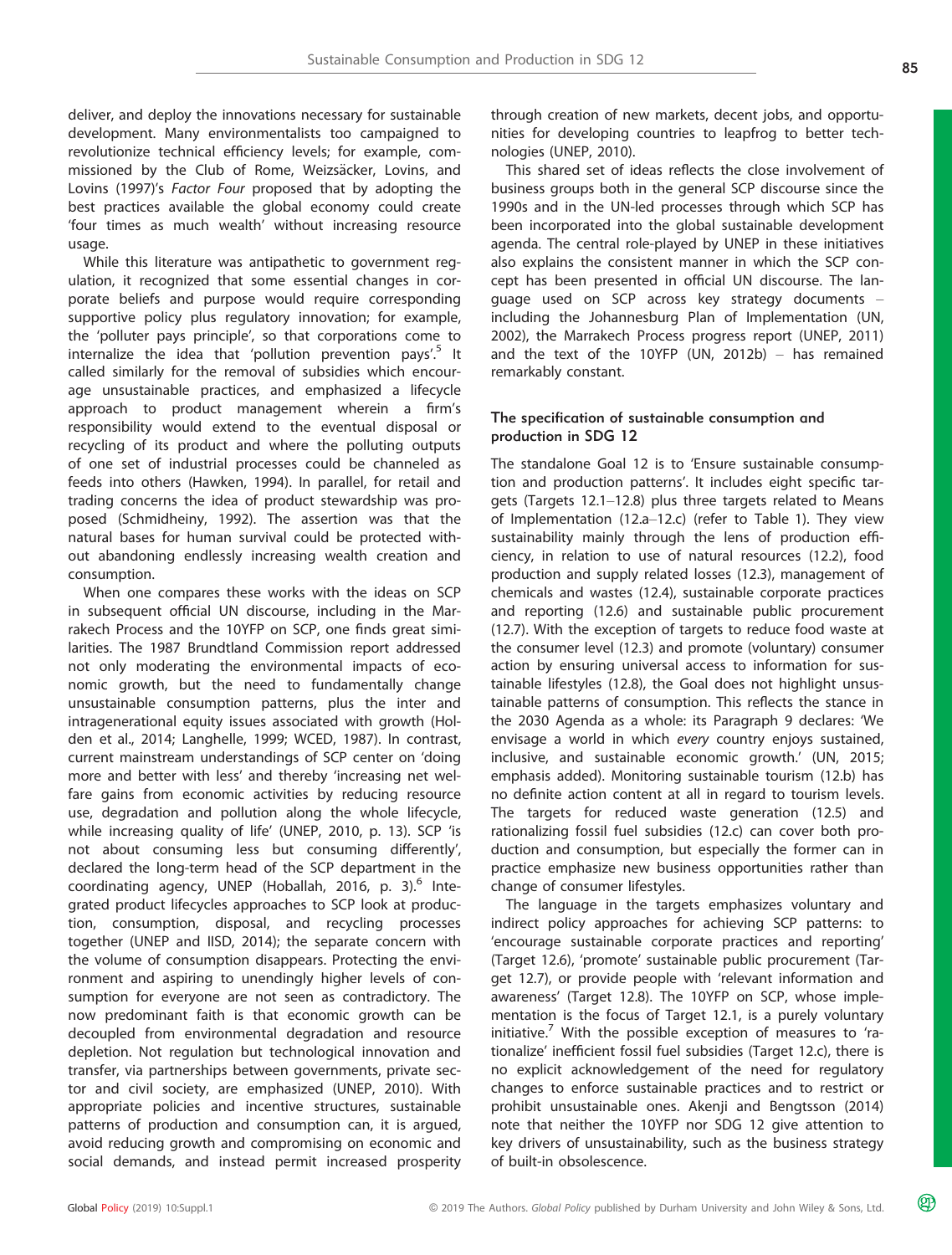| Table 1. SDG 12 targets and indicators                                                                                                                                                                                                                                                                                                                                                                                                                                                                                                                                             |                                                                                                                                                                                                                                                                                                                                                                                     |
|------------------------------------------------------------------------------------------------------------------------------------------------------------------------------------------------------------------------------------------------------------------------------------------------------------------------------------------------------------------------------------------------------------------------------------------------------------------------------------------------------------------------------------------------------------------------------------|-------------------------------------------------------------------------------------------------------------------------------------------------------------------------------------------------------------------------------------------------------------------------------------------------------------------------------------------------------------------------------------|
| SDG 12 Target                                                                                                                                                                                                                                                                                                                                                                                                                                                                                                                                                                      | Indicator                                                                                                                                                                                                                                                                                                                                                                           |
| 12.1 Implement the 10-Year Framework of Programmes on<br>Sustainable Consumption and Production Patterns, all countries<br>taking action, with developed countries taking the lead, taking<br>into account the development and capabilities of developing<br>countries                                                                                                                                                                                                                                                                                                             | 12.1.1 Number of countries with sustainable consumption and<br>production (SCP) national action plans or SCP mainstreamed as a<br>priority or a target into national policies                                                                                                                                                                                                       |
| 12.2 By 2030, achieve the sustainable management and efficient<br>use of natural resources                                                                                                                                                                                                                                                                                                                                                                                                                                                                                         | 12.2.1 Material footprint, material footprint per capita, and material<br>footprint per GDP<br>12.2.2 Domestic material consumption, domestic material<br>consumption per capita, and domestic material consumption per<br>GDP                                                                                                                                                      |
| 12.3 By 2030, halve per capita global food waste at the retail and<br>consumer levels and reduce food losses along production and<br>supply chains, including post-harvest losses                                                                                                                                                                                                                                                                                                                                                                                                  | 12.3.1 Global Food Loss Index (GFLI)                                                                                                                                                                                                                                                                                                                                                |
| 12.4 By 2020, achieve the environmentally sound management of<br>chemicals and all wastes throughout their lifecycle, in accordance<br>with agreed international frameworks, and significantly reduce<br>their release to air, water and soil in order to minimize their<br>adverse impacts on human health and the environment                                                                                                                                                                                                                                                    | 12.4.1 Number of parties to international multilateral environmental<br>agreements on hazardous waste, and other chemicals that meet<br>their commitments and obligations in transmitting information as<br>required by each relevant agreement<br>12.4.2 Hazardous waste generated per capita and proportion of<br>hazardous waste treated, by type of treatment                   |
| 12.5 By 2030, substantially reduce waste generation through<br>prevention, reduction, recycling and reuse                                                                                                                                                                                                                                                                                                                                                                                                                                                                          | 12.5.1 National recycling rate, tons of material recycled                                                                                                                                                                                                                                                                                                                           |
| 12.6 Encourage companies, especially large and transnational<br>companies, to adopt sustainable practices and to integrate<br>sustainability information into their reporting cycle                                                                                                                                                                                                                                                                                                                                                                                                | 12.6.1 Number of companies publishing sustainability reports                                                                                                                                                                                                                                                                                                                        |
| 12.7 Promote public procurement practices that are sustainable, in<br>accordance with national policies and priorities<br>12.8 By 2030, ensure that people everywhere have the relevant<br>information and awareness for sustainable development and<br>lifestyles in harmony with nature                                                                                                                                                                                                                                                                                          | 12.7.1 Number of countries implementing sustainable public<br>procurement policies and action plans<br>12.8.1 Extent to which: (i) global citizenship education and (ii)<br>education for sustainable development (including climate change<br>education) are mainstreamed in: (a) national education policies;<br>(b) curricula; (c) teacher education; and (d) student assessment |
| 12.a Support developing countries to strengthen their scientific<br>and technological capacity to move towards more sustainable<br>patterns of consumption and production                                                                                                                                                                                                                                                                                                                                                                                                          | 12.a.1 Amount of support to developing countries on research and<br>development for sustainable consumption and production and<br>environmentally sound technologies                                                                                                                                                                                                                |
| 12.b Develop and implement tools to monitor sustainable<br>development impacts for sustainable tourism that creates jobs<br>and promotes local culture and products                                                                                                                                                                                                                                                                                                                                                                                                                | 12.b.1 Number of sustainable tourism strategies or policies and<br>implemented action plans with agreed monitoring and evaluation<br>tools                                                                                                                                                                                                                                          |
| 12.c Rationalize inefficient fossil-fuel subsidies that encourage<br>wasteful consumption by removing market distortions, in<br>accordance with national circumstances, including by<br>restructuring taxation and phasing out those harmful subsidies,<br>where they exist, to reflect their environmental impacts, taking<br>fully into account the specific needs and conditions of<br>developing countries and minimizing the possible adverse<br>impacts on their development in a manner that protects the poor<br>and the affected communities<br><i>(Source: UN, 2015)</i> | 12.c.1 Amount of fossil-fuel subsidies per unit of GDP (production<br>and consumption) and as a proportion of total national<br>expenditure on fossil fuels                                                                                                                                                                                                                         |

Many of the targets call for substantial improvements without making specific quantified commitments. Rather, they seek broadly defined outcomes: to 'achieve' the sustainable management and efficient use of natural resources (Target 12.2) and environmentally sound management of chemicals and all wastes (12.4), 'ensure' universal access to relevant information and awareness for sustainable development and lifestyles (12.8), or 'reduce' food losses (12.3), chemical and waste pollution (12.4) and waste generation (12.5). Target 12.3 to halve per capita global food waste at the retail and consumer levels by 2030 is an outlier in this regard.

Underlying SDG 12 is a faith in human ability to manage the adverse environmental impacts of unending economic growth, including in already rich countries, through technological innovation and cooperation (see, e.g., Targets 12.1 and 12.a), efficient resource use (Target 12.2) and cleaner production processes (Targets 12.3, 12.4, 12.5 and 12.c). Many of the targets incorporate ideas from the 1990s discussions around product design (12.5), lifecycle approaches (12.3, 12.4 and 12.5) and sustainable corporations (12.6 and 12.7).

In sum, the text of SDG 12 and its targets adheres closely to ideas developed and popularized by business-oriented

മ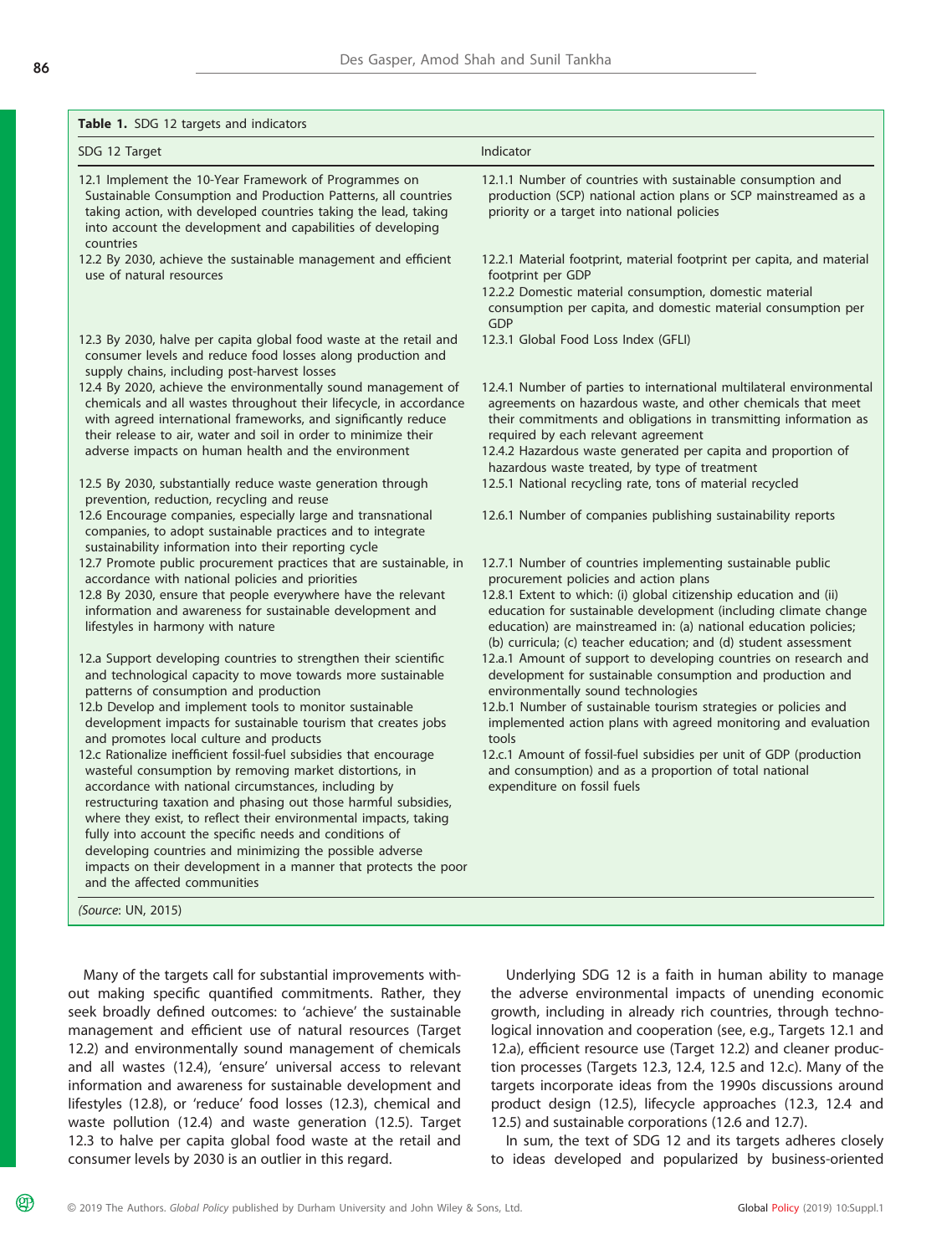norm entrepreneurs since the 1990s, whose main audiences were, first, government officials to whom the message was to downplay regulation as a tool for promoting sustainability and, second, corporate leaders for whom the message was that sustainability should be embraced as a profitable way of thinking about their businesses.

# The formulation of Sustainable Development Goal 12: The Open Working Group of the General Assembly on Sustainable Development Goals

The OWG of the General Assembly developed an SDGs proposal through a series of 13 sessions between March 2013 and July 2014, as an intergovernmental forum comprised of nominated (sets of) member countries representing the five UN regional groupings (UN, 2014a). Representatives of the UN Specialized Agencies, international organizations and the UN Major Groups<sup>8</sup> and NGOs in consultative status with the UN Economic and Social Council participated as observers, often contributing detailed representations and proposals. The OWG sought to reconcile the wide range of views and build consensus among members on a concrete proposal for goals and targets. Its recommendations on SDG 12 were fully adopted in the subsequent intergovernmental negotiations in New York and endorsed in the following Summit, reflecting the unified insistence by the developing countries bloc on not reopening discussion on basic issues (Dodds et al., 2017). The seventh OWG session, covering 'sustainable consumption and production (including chemicals and waste)', and negotiations during the ninth to thirteenth sessions are particularly relevant for our purposes. The documents from these sessions – presentations, statements by member states and other actors and session summaries – show the following key SCP-related debates.

#### SCP as a standalone goal or a crosscutting theme in the SDGs

While broad consensus existed among OWG members and observers on the crucial importance of SCP patterns, the choice between a standalone goal or a crosscutting theme across different goals was debated at length. The High-level Panel of Eminent Persons on the Post-2015 Development Agenda and the UN Sustainable Development Solutions Network had called for SCP to be a crosscutting theme, with a range of SCP-related targets under different goals. Many developed countries echoed these arguments in the OWG sessions.

The joint statements by Canada, Israel and the USA argued for targets under many different goals, given the complex and overarching character of SCP.<sup>9</sup> The troika of Australia, the Netherlands and the UK argued similarly<sup>10</sup>; as did Poland and Romania.<sup>11</sup> Though the group of France, Germany and Switzerland did not explicitly oppose a standalone goal, their representations focused on integrating SCP in the development agenda within a proposed goal on 'sustainable and inclusive growth' and in areas like energy, health, food security, water and sanitation, climate change and education.<sup>12</sup>

Several other developed countries – including Greece, Sweden, Bulgaria and Croatia, and the troika of Denmark, Ireland and Norway – followed a similar approach. Among developed countries, the representation by Italy, Turkey and Spain was one of few calling for a separate goal, both to raise SCP's visibility and better capture its breadth, as certain aspects would not fit under other goals.<sup>13</sup> Finland argued that given the ambitious nature of the SCP theme and its linkages to all three sustainability dimensions, it should be both a standalone goal and incorporated in other goals.<sup>14</sup>

Many developing countries pushed emphatically for a standalone goal, as in statements by Indonesia, Iran, Saudi Arabia, Brazil and Nicaragua, Bangladesh, Cyprus, Singapore and the UAE, and regional groupings like the Caribbean Community (CARICOM), Economic Community of West African States (ECOWAS) and the Southern African countries. Several representations highlighted the need to also mainstream SCP in other goals. The troika of India, Pakistan and Sri Lanka, plus India in separate statements, argued like Finland: SCP patterns were crucial, so the objective should be both a separate goal and mainstreamed in the SDGs.<sup>15</sup> There remained no overall consensus among developing countries, so the main G77-and-China group never lent explicit support for a standalone goal.<sup>16</sup> But, suggest Dodds et al. (2017, p. 34), for a large set of countries 'the goal on sustainable consumption and production became an important test of commitment to a universal agenda' and a way to underline responsibilities for rich countries too. $17$ 

Among the OWG observers, the UN Inter-Agency Technical Support Team of specialized UN agencies argued for a crosscutting approach. It proposed 'integrated' goals containing targets that seek to decouple economic development from natural resource depletion and environmental degradation (UN, 2014b, p. 8). Similarly, a detailed proposal by the BioRegional Development Group<sup>18</sup> on behalf of the Beyond 2015 coalition – a global civil society campaign – suggested that the SCP theme might need not a standalone goal but integration into other goals (BioRegional, 2013). On the other hand, the joint statement by European NGOs argued for a standalone goal, that would help implementation of the 10YFP on SCP.<sup>19</sup>

A widely read paper by Akenji and Bengtsson (2014) suggested that a crosscutting approach helps to address the interlinkages between sustainable development challenges and ensure that SCP is adequately embedded; whereas a standalone goal facilitates integration of economic, social, and environmental dimensions and provides greater visibility and political attention. In the end, both paths were adopted. The choice for a standalone SCP goal, in the OWG proposal and the final SDG Declaration, matched the demand by many developing countries to highlight tasks where developed countries must take a lead. At the same time, targets with direct relevance to SCP were included under many other goals. UNEP and IISD (2015) identify 13 SCP-related targets under 12 goals besides SDG 12. Many of these address issues also tackled by SDG 12, including resource use and efficiency, education for sustainable development, chemical and waste pollution, and sustainable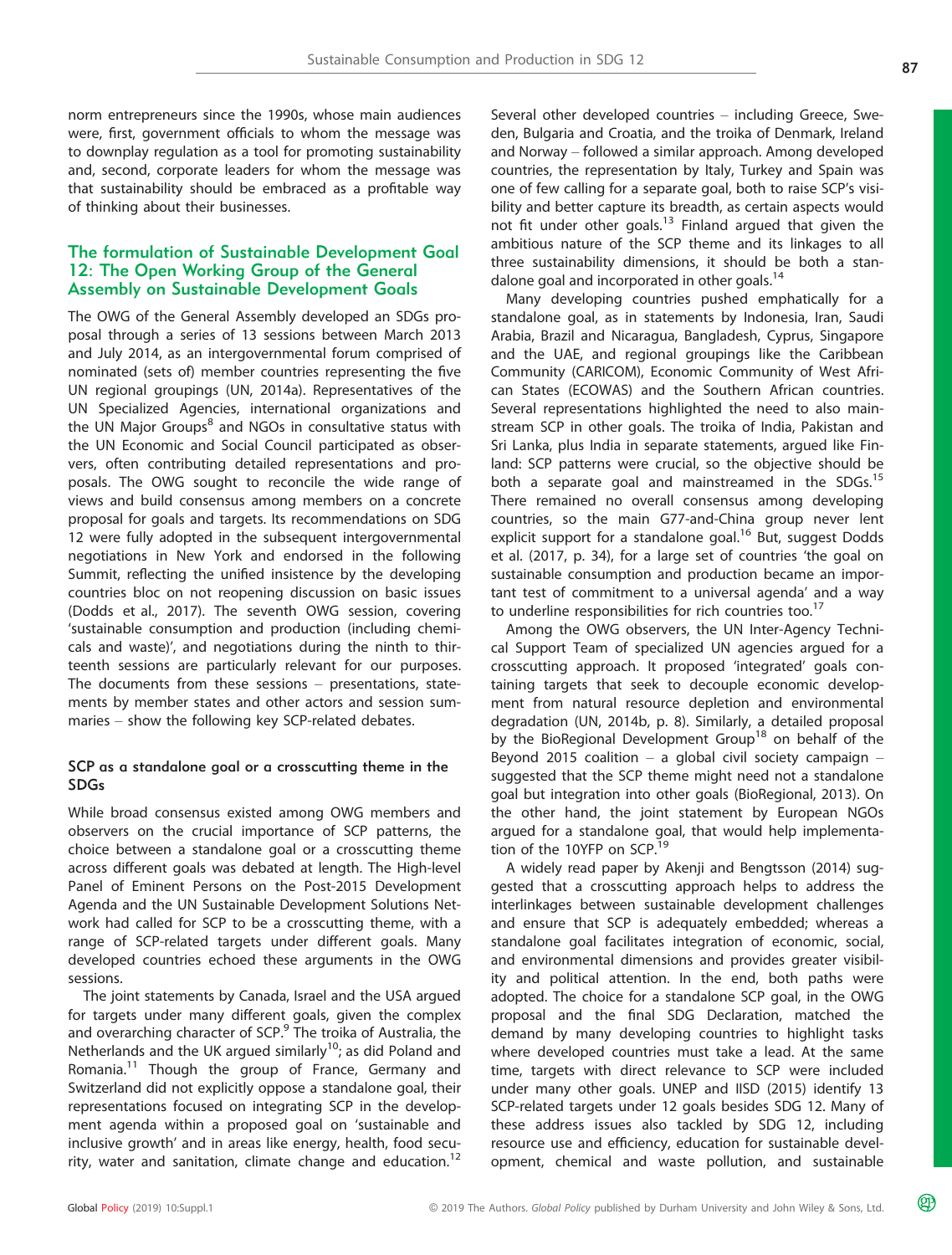മ്ര

tourism. The outcome likely represents an attempt to balance the contrasting positions and an acknowledgement of SCP's broad nature. Akenji and Bengtsson (2014) warn it could also become a source of confusion.

#### Respective responsibilities of developed and developing countries

The OWG discussions revealed a divide between developed and developing countries over which countries should bear primary responsibility for efforts to achieve SCP. In 2011, the UN Commission on Sustainable Development had failed to agree any outcome document on SCP (Dodds et al., 2017). Now, in the OWG, developing countries consistently reiterated that the Rio principles, in particular the principle of Common But Differentiated Responsibilities (CBDR), should be recognized as guiding the SDGs.<sup>20</sup> The G77-and-China group as well as the individual representations by most developing countries further argued that imbalances and inequities in global consumption patterns and lifestyles required that developed countries must lead on SCP, with developing countries following but without compromising their priorities of poverty eradication and socioeconomic progress.<sup>21</sup> For instance, the presentation by India, Pakistan, and Sri Lanka stated: 'just like poverty eradication and hunger are to be tackled primarily in developing countries, similarly the battle against unsustainable patterns of consumption will be won or lost in the developed countries.<sup>22</sup> Brazil and Nicaragua called for 'addressing consumerist lifestyles and the culture of "overconsumption" created and largely fostered by developed countries'. <sup>23</sup> In addition, developing countries emphasized ensuring adequate Means Of Implementation, particularly financial resources and technology transfer from developed countries.<sup>24</sup>

A number of developed countries – including Japan, Portugal, Poland and Romania, and the troika of Australia, the Netherlands and the UK – claimed that CBDR applied only to multilateral environmental agreements, not to the SDGs.<sup>25</sup> Most developed countries' statements on SCP did not explicitly mention CBDR, but emphasized the universal relevance and nature of the challenge of achieving SCP patterns, while acknowledging differences in the needs and capabilities of different countries.<sup>26</sup> Many of these statements stressed the benefits developing countries could derive from taking action, in terms of cleaner growth, green jobs, and transition to more sustainable practices and technologies. Statements by Sweden, Finland and the troika of France, Germany and Switzerland did acknowledge the need for developed countries to take the lead.

Differences over developed and developing country responsibility were also apparent in proposals for specific targets. Representations by China, Indonesia and Kazakhstan, India, Brazil and Nicaragua, and the troika of Argentina, Bolivia and Ecuador all argued for explicit language establishing the primary responsibility of developed countries in implementing targets in areas like sustainable lifestyles, economic incentives for SCP patterns, corporate sustainability, waste management, and natural resource efficiency.<sup>27</sup> They argued that specific percentage improvement targets be restricted to developed countries, and for removal or reformulation of targets using concepts that were not multilaterally defined – for instance, 'culture of sufficiency', 'sustainable lifestyles' and 'sustainable supply chains' – and that could potentially result in additional obligations or trade restrictions on developing countries. In contrast, many developed countries' statements made proposals for additional SCP targets. The outcomes of the 2013–15 discussions in New York can be seen as a compromise.<sup>28</sup>

All the SDG 12 targets are universally applicable, with some emphasis on special developed country responsibilities for 10YFP implementation and providing scientific and technological support to developing countries. However, the targets are vague and diluted. Almost all percentage references in targets were removed, so countries have not committed to clear quantified improvements. For instance, target 12.5 aims to 'substantially reduce' waste generation, unlike previous proposals for a specific percentage reduction in overall and/or per capita waste. Similarly, calls for a specific percentage increase in corporate sustainability reporting were reduced to just an 'increase' in this practice; and the final target 12.6 only aims to 'encourage' sustainability reporting by companies. Most terms and concepts opposed by developing countries have also been removed from the targets, leaving their intent and scope in many cases unclear. In other cases too, the ambition of targets appears diluted. The final target 12.3 aims to halve per capita global food waste at the retail and consumer levels, but excludes the similar reduction in production-related losses that was initially proposed. Target 12.7 seeks to 'promote' sustainable public procurement practices, rather than to '(substantially) increase' the share of such procurement as in earlier proposals. An exception to this trend is Target 12.8, which seeks to 'ensure' universal access to information and awareness for sustainable development and lifestyles, rather than merely 'redouble efforts' as earlier proposed. A likely consequence of such changes is that progress by countries on achieving SCP patterns will depend largely on their specific interests and priorities, rather than on effective obligations created under SDG 12. The implied theory of change is that the global framework will channel attention and stimulate countryspecific commitments that vary according to local opportunities and dynamics.

#### The central position of the 10-Year Framework of Programmes on Sustainable Consumption and Production **Patterns**

OWG members agreed that the SDGs should be consistent with existing international laws, frameworks and commitments (UN, 2013). During SCP-related discussions, many countries therefore stressed the importance of implementing and ensuring resources for the 10-Year Framework of Programmes on Sustainable Consumption and Production Patterns (10YFP) that had slowly emerged via the Marrakech Process after the 2002 Johannesburg summit, under UNEP supervision (UN, 2014c). After failure to reach agreement in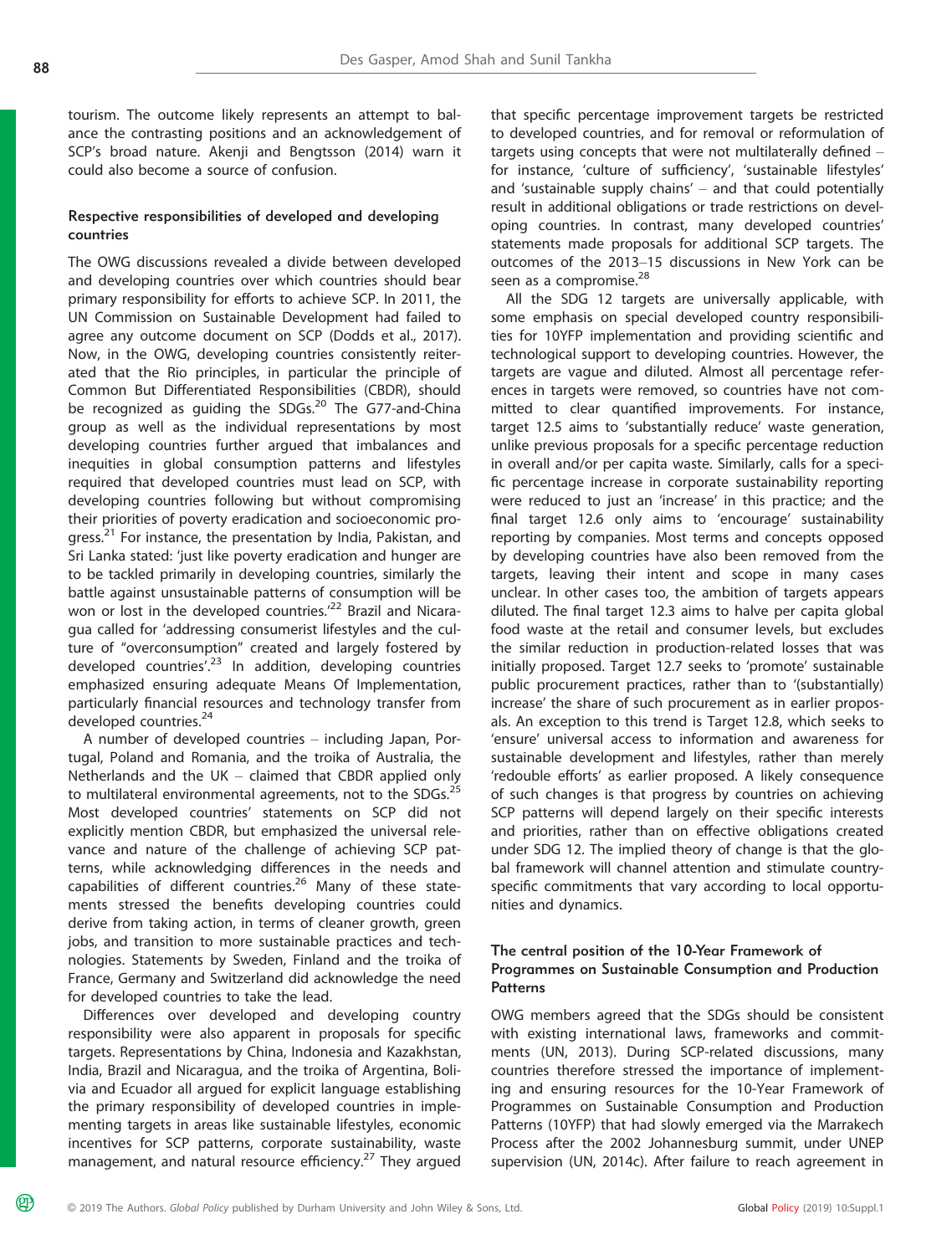the 2011 meeting of the UN Commission on Sustainable Development, the 10YFP was adopted at the 2012 Rio Conference. It has been envisioned as a 'global framework of action to enhance international cooperation to accelerate the shift towards sustainable consumption and production (SCP) in both developed and developing countries' (UNEP, undated).

The 10YFP has become target 12.1 under SDG 12, that calls now for its universal implementation. Its components of sustainable public procurement, consumer awareness, sustainable lifestyles, sustainable tourism, and food waste reduction are also explicitly addressed as other SDG 12 targets. More broadly, implementation of the 10YFP can contribute to the achievement of most SDG 12 targets, particularly those relating to use of natural resources, waste generation, sustainable corporate practices and reporting, and scientific and technological support to developing countries.<sup>29</sup>

The other SDG 12 targets do not go fundamentally beyond the 10YFP, retaining its emphasis on voluntary, multi-stakeholder cooperation in relevant areas and on green economy style ideas. For example, target 12.6 merely 'Encourage[s] companies ... to adopt sustainable practices.' It reduces even the much narrower theme of corporate sustainability reporting to mere 'encouragement', diluting language proposed in initial OWG discussions, in response to developing countries' demands for consistency with the Rio+20 outcome document.<sup>30</sup> Leading developed countries had in turn resisted inclusion of significant provisions on corporate environmental responsibility and on addition of sustainability criteria into the work of finance agencies during the Rio+20 negotiations (Dodds et al., 2014); the US government blocked a proposal for obligatory environmental reporting by companies (Dodds et al., 2014). In contrast to resistance in these areas, 'right from the first informal consultation [for Rio+20] the link between sustainable consumption and production and the green economy [had] emerged as an area where most progress could be made' (Dodds et al., 2014, p. 159); SDG 12 reflects this.

Ensuring conformity with existing international agreements has influenced the scope and language of other SDG 12 targets too. For instance, target 12.4 on chemicals and hazardous waste management is focused on commitments made under relevant international conventions (specifically, the Basel, Rotterdam and Stockholm Conventions). The text of this target, including the call for its achievement by 2020, is in line with the Strategic Approach to International Chemicals Management (SAICM) and the Johannesburg Plan of Implementation (UN, 2002).

The SDG 12 targets largely represent what major corporations and patron governments have already proposed or accepted in other fora, rather than major new commitments. SDG 12 does add an extra degree of attention and encouragement to these existing commitments, while remaining at the level of encouragement: 'We encourage the implementation of the 10-Year Framework of Programmes' (UN, 2015, para. 28). Targets are global – for all countries – but 'aspirational' (UN, 2015, para. 55), wishes.

## Formulating indicators for Sustainable Development Goal 12

The finalization of SDGs and corresponding targets has been followed by a process of developing indicators at the global level to monitor progress. Formulation of this Global Indicator Framework (UN, 2017a) was led by the intergovernmental Inter-agency and Expert Group on SDG indicators (IAEG-SDGs), created by the UN Statistical Commission in March 2015. For SDG 12, a total of 13 indicators had been identified (see Table 1), as of end-2017. Many match those in the monitoring and evaluation framework developed for the 10YFP (UNEP, 2016). Nearly all these global SDG 12 indicators are, however, not yet well-developed and operationalized. At the time of their inclusion in the Global Indicator Framework, 11 out of 13 were classified as Tier III: an internationally agreed methodology for their measurement did not exist. Indicator 12.2.2 on domestic material consumption was classified as Tier II (established methodology exists but data is not easily available), while only indicator 12.4.1 on reporting under multilateral environmental agreements on hazardous waste and chemicals was Tier I (both an established methodology and data exist) (UN, 2016b). As of May 2018, ten SDG 12 indicators continued to be classified as Tier III, alongside one in Tier II, and two in Tier I (UN, 2018).

#### The IAEG-SDGs indicator selection and development process

The IAEG-SDGs too relied on an intergovernmental process, here involving 28 National Statistical Offices (NSOs) from all the five UN regional groups. Members developed the Global Indicator Framework through four meetings between June 2015 and November 2016. Open consultations were also conducted with observers (countries which were not IAEG-SDGs members, UN Regional Commissions, and various regional and international organizations), and the UN Major Groups and other civil society actors.<sup>31</sup> Most SDG 12 indicators were discussed and finalized already during the first two IAEG-SDGs meetings – in New York in June 2015 and Bangkok in October 2015 – and the associated consultations.

The specialized UN agencies  $-$  in particular, UNEP (as coordinating agency for SDG 12), the Food and Agricultural Organization (FAO) and the UN World Tourism Organization (UNWTO) – were closely involved in SDG 12 indicator selection. They provided an initial compilation of proposed indicators for discussion by IAEG-SDGs members and later suggested revisions to the expert group's proposals (UN, 2016a). UNEP is also centrally involved in the ongoing methodological development of SDG 12 indicators currently classified as Tier II and III. Other UN agencies coordinate particular parts of this work, such as the FAO (indicator 12.3.1), the UN Statistics Division (indicators 12.4.2 and 12.5.1), and the UN Conference on Trade and Development (indicator 12.6.1). They consult other bodies with specific expertise. For instance, the Global Reporting Initiative (GRI), Sustainable Stock Exchanges Initiative and member governments of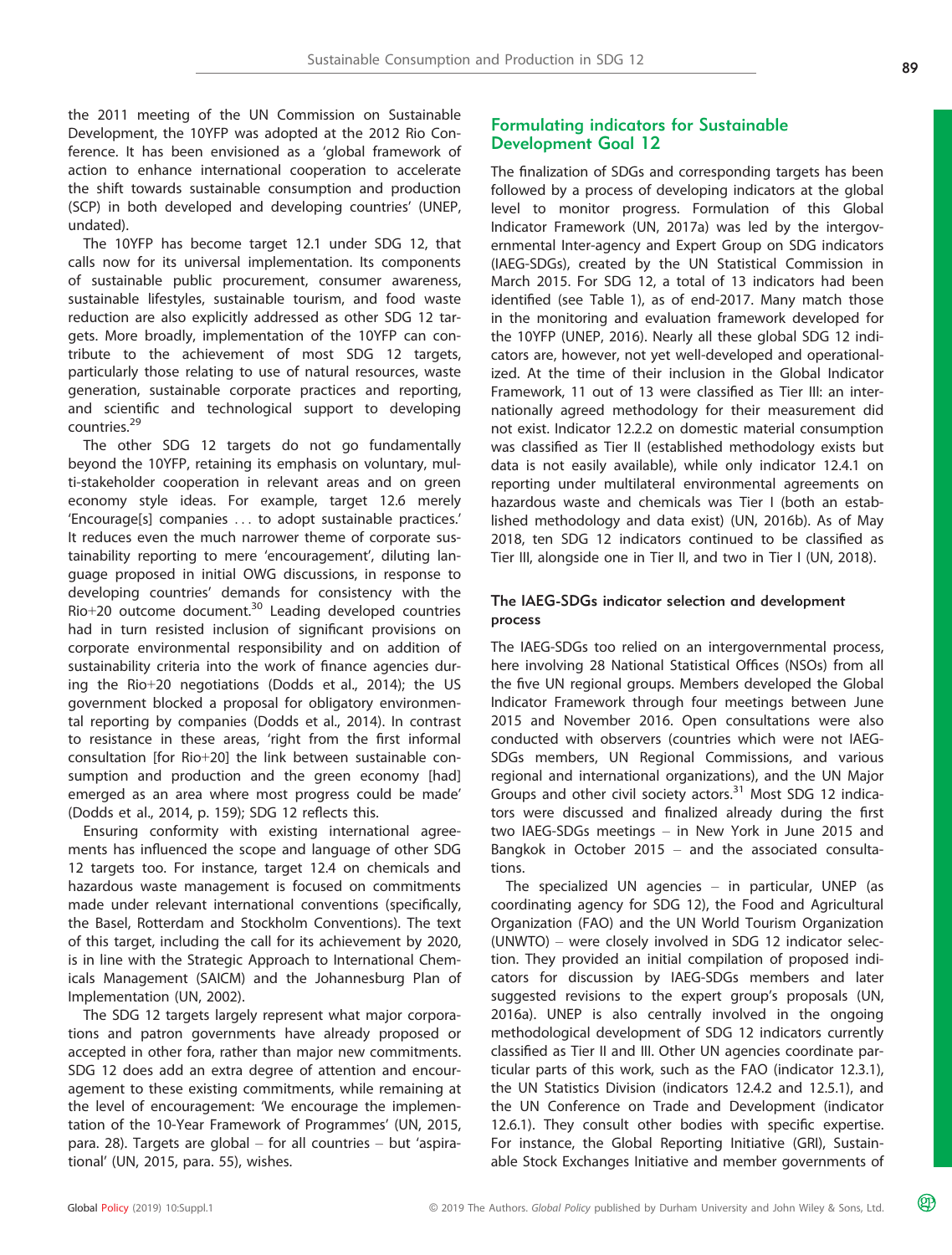the Group of Friends of Paragraph 47 (GoF47) have participated in the discussions on indicator 12.6.1 on company sustainability reporting (UN, 2017b).

Since the Global Indicator Framework is very recent, we concentrate on the preparation debates and outcome. This is supplemented by an examination of the current process and work plans for further development of Tier II and III indicators. It is too early to identify impacts, let alone from the major complementary work expected at country level. Even for the Netherlands, that sees itself as a leader in sustainability research and awareness, its 2017 Voluntary National Review on measuring national performance in regard to the SDGs showed large gaps in data coverage for SDG 12, even after sometimes turning to substitute indicators, and great shortcomings in performance in areas where data exists. $32$ 

# Analyzing SDG 12 Indicators – mismatches between targets and indicators

The SDG 12 indicators show major deficiencies, in particular inadequate coverage of corresponding targets and a checklist orientation which privileges counting of reports over examination of their content and quality. Specifically:

- Target 12.3: the Global Food Loss Indicator (Indicator 12.3.1) is a measure of production-related food losses. In the IAEG-SDGs discussions, some countries commented on its lack of clarity in definition and coverage, and on problems of data availability and reliability.<sup>33</sup> However, it was ultimately adopted in its original form. It does not cover the other component of Target 12.3, to halve per capita global food waste at the retail and consumer levels by 2030. An additional indicator on Per Capita Food Waste, suggested by UNEP and the World Resources Institute, was not accepted, in part due to concerns about data quality and availability.<sup>34</sup> Further methodological development of the Global Food Loss Indicator by the FAO does not include plans for an additional indicator or for methodology to measure food waste (UN, 2017b).
- Target 12.4: the initial proposal for indicator 12.4.1 on management of chemicals and hazardous wastes was restricted to hazardous chemicals and to reporting on, rather than compliance with, relevant international agreements. This became modified through the IAEG-SDGs discussions, to cover all chemicals and to count the number of parties meeting their commitments and obligations for transmitting information under these agreements. Concerns about limiting coverage to the small proportion of chemicals covered by existing agreements and the UN member states that are parties to them remain unaddressed.<sup>35</sup> The final indicator 12.4.1 falls short too in terms of target 12.4's call for significant reduction in hazardous chemical and waste pollution. In response, the IAEG-SDGs adopted an additional indicator 12.4.2, on the generation and treatment of hazardous waste.<sup>36</sup>
- Target 12.5, to substantially reduce waste generation, is monitored only through the national recycling rate and tons of material recycled (Indicator 12.5.1). Since data on total

waste recycled are currently unavailable, the amount and rate of municipal waste recycled are likely to be used as a proxy (UN, 2017b). This indicator too remained unchanged through the IAEG-SDGs discussions, despite concerns that it did not match the target's emphasis on prevention and reduction of waste, and despite suggestions for an additional or alternative indicator on waste generation.<sup>37</sup>

- Target 12.c: indicator 12.c.1 estimates the amount of fossil fuel subsidies as a share of GDP and total national expenditure on fossil fuels, but does not focus on subsidies that are 'inefficient' and 'encourage wasteful consumption' as mentioned in the target. Questions about how subsidies will be defined and measured were raised by various members and observers.<sup>38</sup> The indicator approved by the IAEG-SDGs is unchanged from the original proposal and remains loosely defined, likely due to the practical difficulties in developing a widely accepted methodology and the political sensitivities in relation to fossil fuel subsidies.
- Targets 12.1 and 12.7: indicators for targets related to implementation of the 10YFP (Indicator 12.1.1) and promotion of sustainable public procurement (Indicator 12.7.1) count the number of countries with relevant policies and action plans, but do not evaluate actual progress made in these areas, as required by the corresponding targets.<sup>39</sup> That would require a focus on more qualitative and complex aspects, including the contents of the documents and actual government commitments and funding. However, both these indicators remained essentially unchanged through the IAEG-SDGs discussions; suggestions for stronger, and more comprehensive indicators were not accepted. For indicator 12.7.1, a proposal to instead measure the share of sustainable public procurement in total public procurement was rejected.<sup>40</sup> A proposal to modify indicator 12.1.1 to directly measure national progress on implementation of SCP action plans was similarly not accepted.<sup>41</sup>
- Target 12.4: for the target on management of chemicals and hazardous waste, the indicator about transmission of information required under relevant international agreements (Indicator 12.4.1) does not cover the extent of compliance or the quality of the information provided. $42$
- Target 12.6: the indicator to monitor progress in adoption of sustainable corporate practices and reporting (Indicator 12.6.1) is the number of companies publishing sustainability reports. It says nothing about the quality and accuracy of these reports or, as envisioned in the corresponding target, whether companies are adopting sustainable business practices.<sup>43</sup> Suggestions for an indicator which calculates the share of (large) companies that publish sustainability reports were rejected.<sup>44</sup> Apart from a clarification of the focus of the indicator, as about sustainability reports rather than sustainability-related reporting more generally, it remained unchanged through the IAEG-SDGs discussions.

The above analysis highlights numerous instances where IAEG-SDGs members and observers raised concerns about the SDG 12 indicators proposed by the UN Specialized Agencies. Yet agreement on the abovementioned indicators – in their

മ്ര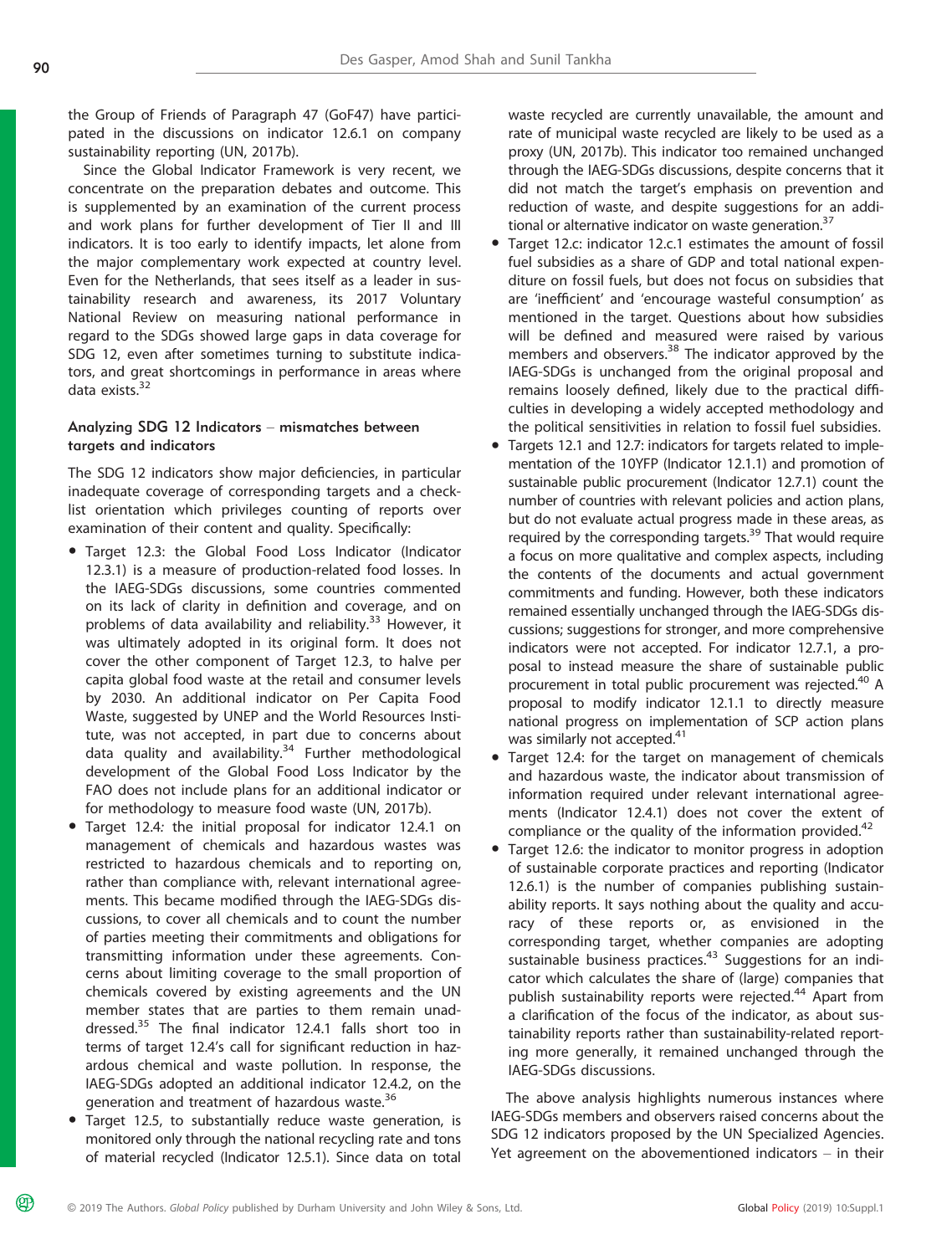originally proposed form or with minor changes – was achieved fairly early in the IAEG-SDGs process. However, a few indicators saw considerable further debate and/or became significantly modified.

- Target 12.2: the proposal to use material footprint (MF) (Indicator 12.2.1) to measure Target 12.2 on sustainable management and efficient use of natural resources relies on a methodological framework currently implemented by NSOs in the EU and Japan. Its use was challenged by some IAEG-SDGs members, including due to lack of information about the indicator, particularly in developing countries.<sup>45</sup> Suggestions included using an indicator linked to targets under existing international agreements on biodiversity conservation,<sup>46</sup> and indicators monitoring specific natural resources like fish stocks, timber, and water.<sup>47</sup> While these suggestions were not accepted, the final list of SDG 12 indicators includes an additional indicator, 12.2.2 on Domestic Material Consumption.<sup>48</sup> Taken together, this pair of indicators can help to distinguish between natural resources pressures due to domestic consumption and to the extraction of resources for export to other countries.
- Target 12.8: indicator 12.8.1 for the target on information and awareness for sustainable development and lifestyles underwent substantial change. Countries argued that the initial proposal merely counted the number of countries reporting inclusion of relevant topics in their formal education curricula.<sup>49</sup> A revised indicator sought to measure the percentage of educational institutions with formal and informal curricula on sustainable development and lifestyles. A suggestion to utilize reporting mechanisms under existing multilateral frameworks for promoting education on environmental awareness was not adopted<sup>50</sup>, but indicator 4.7.1 under the Education goal was adopted instead.<sup>51</sup> This is broader in scope, covering mainstreaming of global citizenship education and education for sustainable development in national education policies, curricula, teacher education, and student assessment.
- Targets 12a, 12b: proposals for indicators 12.a.1 and 12.b.1 to measure progress on the means of implementation faced substantial concerns regarding unclear definitions, calculation methodologies, and data availability.<sup>52</sup> Many countries called for indicator 12.a.1 on green patent applications to be replaced since it did not measure scientific and technological support to developing countries, as envisioned in target  $12.a.^{53}$  The final approved indicators are more closely aligned with the corresponding targets.<sup>54</sup>

#### Assessment of the IAEG-SDGs process

The limited scope and ambition of SDG 12 indicators reflect, in part, the inevitable challenges  $-$  practical and political  $-$  in monitoring the Goal's broad agenda through a small number of measurable indicators. Features of the IAEG-SDGs selection process seem to have played a role too. The purpose of the process was to relatively quickly secure acceptance of a list that was acceptable to all members, to allow the SDGs exercise to be deemed operative. The relatively short period of time allotted for securing agreement may have led countries to limit their opposition, to only the most contentious cases. Indicators are in principle open to update in 2020 and 2024. Moreover, since the selection of indicators to measure global progress does not oblige member countries to adopt only those indicators at the national level, they were more willing to accept proposals despite their concerns. In addition to the global monitoring framework, it is expected that member states will develop complementary indicators to track progress at national and regional levels. Further, for SDG 12 in particular, its sheer breadth and aspirational quality may explain why there was less protracted disputation at this stage than for some other goals. Most SDG 12 indicators were adopted despite significant remaining concerns about their definitions, calculation methodologies and data availability.

The relatively more political stages of SDG 12 indicator selection, that involved active NSO participation, have been followed by a primarily technical process to develop and reach consensus on Tier II and III indicators, led by the specialized UN agencies. For many indicators, this concerns methodological frameworks and datasets that are already being developed or implemented by various actors – UN agencies, the 10YFP, private sector organizations and NSOs of some developed countries. Participation by other NSOs in this process has been very limited. However, in most instances, the final proposed methodologies have to secure intergovernmental approval at the UN Statistics Commission. Work on indicators related to 10YFP implementation (indicator 12.1.1), food losses (indicator 12.3.1), sustainable corporate practices and reporting (indicator 12.6.1) and sustainable public procurement (indicator 12.7.1) has been independent of NSOs. Data for them is being compiled through surveys commissioned under the auspices of the 10YFP administered through UNEP or through non-governmental sources (UN, 2017b). In such cases, it remains unclear if and how NSOs will be involved in data collection, validation and reporting. Others – like indicator 12.4.2 on hazardous waste generation, indicator 12.5.1 on waste recycling and indicator 12.8.1 on access to education on global citizenship and sustainable development – rely on official data sources, but NSOs have not so far been directly involved in methodological development (UN, 2017b). Work to adapt and build consensus on indicator 12.2.1 on material footprint and indicator 12c.1 on fossil fuel subsidies, around the existing methodological frameworks for these indicators, does involve NSOs (UN, 2017b). Limited NSO participation in development and operationalization of many SDG 12 indicators would raise questions about the extent of national ownership of ongoing monitoring and reporting, which was earlier specified as a key objective by the IAEG-SDGs (UN, 2016a).

## Review and concluding remarks – promoting transformative change?

SDG 12 is an extremely broad goal. Both politics and technical limitations have determined how it has emerged and been operationalized.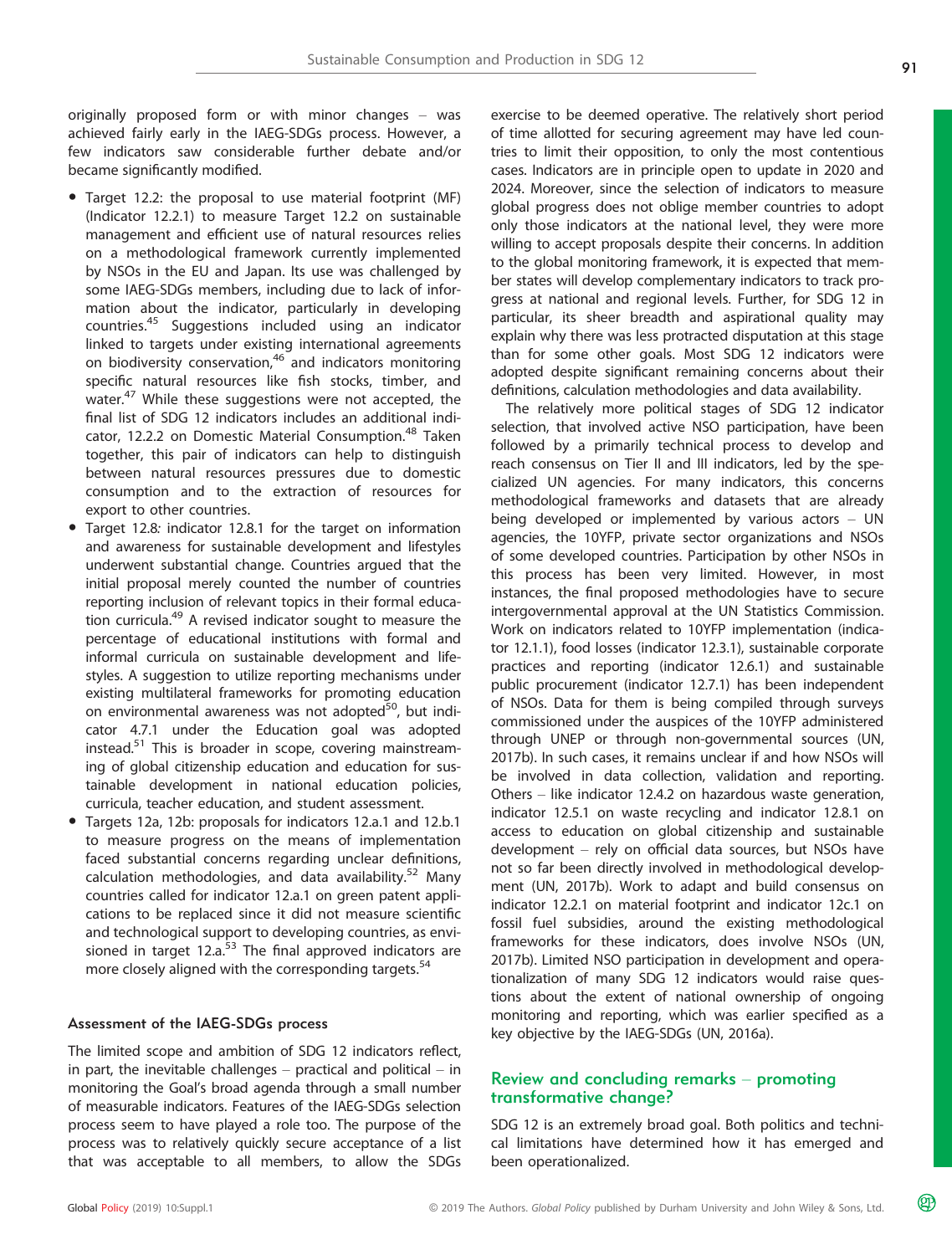മ്ര

First, whereas most other SDGs have been achieved to more or less satisfactory extents in at least some jurisdictions, SCP patterns have not yet been realized anywhere (see e.g., Akenji and Bengtsson, 2014; Mignaqui, 2014). The transition path is therefore unclear. Many scholars, for example Daly (1973) or Redclift (2002), have argued that pursuit of such a transformation will require a fundamental rethink of not just existing production and distribution processes, but also the culture of ever-growing consumption and the underlying structures of societal organization and motivation, including by building an ethical orientation towards consuming less while 'living more' and more equitably. Recent studies of the material footprint (MF) indicator conclude that the developed countries have an MF of around 25 tons per capita while developing countries have an average of 10–15 tons per capita, with India being one of the lowest at 3.7 tons per capita (Wiedmann et al., 2015). If, as one analysis argues, a sustainable level of MF is around 10 tons per capita (Lettenmeier et al., 2014), it appears optimistic to assume that, given that lifting people out of poverty will necessarily increase their consumption levels, technology and process-based improvements alone can suffice for the transition to sustainability. As the SDG 12 targets do not deal adequately with the goal's requirements, especially with regard to consumption, they fail to engage the wider public with an urgent agenda for discussion, thereby increasing the risk that even the necessary technological and process improvements will be too little and too late. While fundamentally reorienting consumer societies was a major theme in various fora that fed into the OWG process, the targets have rather little to say on it.

Second, we saw that in this respect SDG 12 continues the intellectual trajectory for SCP which emerged from 'green business' circles in the 1980s and 1990s (a current variant is 'eco-modernism': Visscher and Bodelier, 2017): technical innovations will supposedly allow consumption and production to grow indefinitely. This perspective, articulated in many business and business-oriented circles, long ago became the predominant understanding of SCP in UNEP, the coordinating agency for SDG 12 discussions, and in for example the post-2002 Marrakech Process. Major new pro-business lobbying or interventions in 2012–15 were not required for this perspective to predominate in the formulation of SDG 12.

Third, what SDG 12 adds are: heightened attention and universal scope, and incorporation to some degree of the principle of CBDR. The debate on whether to have a standalone SCP goal linked closely to that on whether the Rio principle of CBDR would apply in the SDGs. We saw from the OWG discussions that the international relations of establishing SDG 12 mirror those in the climate change negotiations: developed countries espoused a notion of shared responsibility while many developing countries emphasized differentiated responsibility and the duty and necessity for developed countries to act first and do more. Eventually, the September 2015 UN General Assembly resolution on the 2030 Agenda for Sustainable Development did include a commitment to the Rio principles. The push for a standalone goal on SCP, with developed countries implicitly bearing primary

responsibility for its implementation, represented a partially successful attempt by developing countries to ensure that the principle of CBDR was underlined in relation to SCP.

Fourth, this outcome is also a reaction to an internal tension in the market-induced approach to innovation, in which innovators are partly motivated by potential monopolistic rents accruing via intellectual property rights but where this limits diffusion, especially to developing countries. Concern about their ability to access green technologies was an important issue for developing countries during the post-MDGs negotiations. Many countries, not least India, were adamant about having SCP as a standalone goal, partly in order to strengthen the visibility of rich countries' responsibility to share technology needed for developing countries to produce cleanly. SDG 12 addresses these concerns in target 12.a: to 'support developing countries to strengthen their scientific and technological capacities to move towards more sustainable patterns of consumption and production'. The target and its indicator talk about 'support' in broad terms, not specifically technology transfer to developing countries; but SDG 17 adds targets on technology transfer. The SDG 12 language is oriented towards heightening attention rather than setting a directly actionable target, that anyway would remain largely dependent upon patent-holding private corporations' strategic calculations.

Fifth, within this standalone goal, the disagreements and maneuverings in the OWG discussions reflected deeper disagreements about the nature of SCP and the paths to reach it, including the ethical and production choices to be made and the distribution of costs and benefits of these efforts. Thus, for many developed countries, attempts to conceptualize SDG 12 as a 'developed country' goal were inconsistent with the universal nature of the SDG agenda. Given that there is limited clarity and consensus on how SCP should be operationalized, the discussions did not lead to an ambitious set of binding and targeted commitments. The negotiations brought instead considerable dilution of the scope and ambition of targets. These remain universal in nature  $-$  all additional references calling on developed countries to 'take the lead' have been removed, with the exception of target 12.1 on implementation of the 10YFP – but they are vague; and developing relevant indicators to measure and stimulate progress will at best be a long-drawn process.

Sixth, the removal of almost all percentage references in the targets means that countries are not committing to specific quantified improvements. So progress on achieving SCP patterns depends on the interests and priorities within individual countries. Instead of calling for strenuous commitments, the approach seems to rely on hopes that harnessing existing and soon-to-be-developed technologies will obviate the need for sacrifices and politically difficult discussions. It emphasizes voluntary, informed consumption and production decisions, rather than regulation. A sister hope is that the targets will trigger processes of domestic mobilization and country-specific reform. They chart territory for government and corporate action, and require corresponding innovation also in indicators, for use in demanding as well as monitoring progress.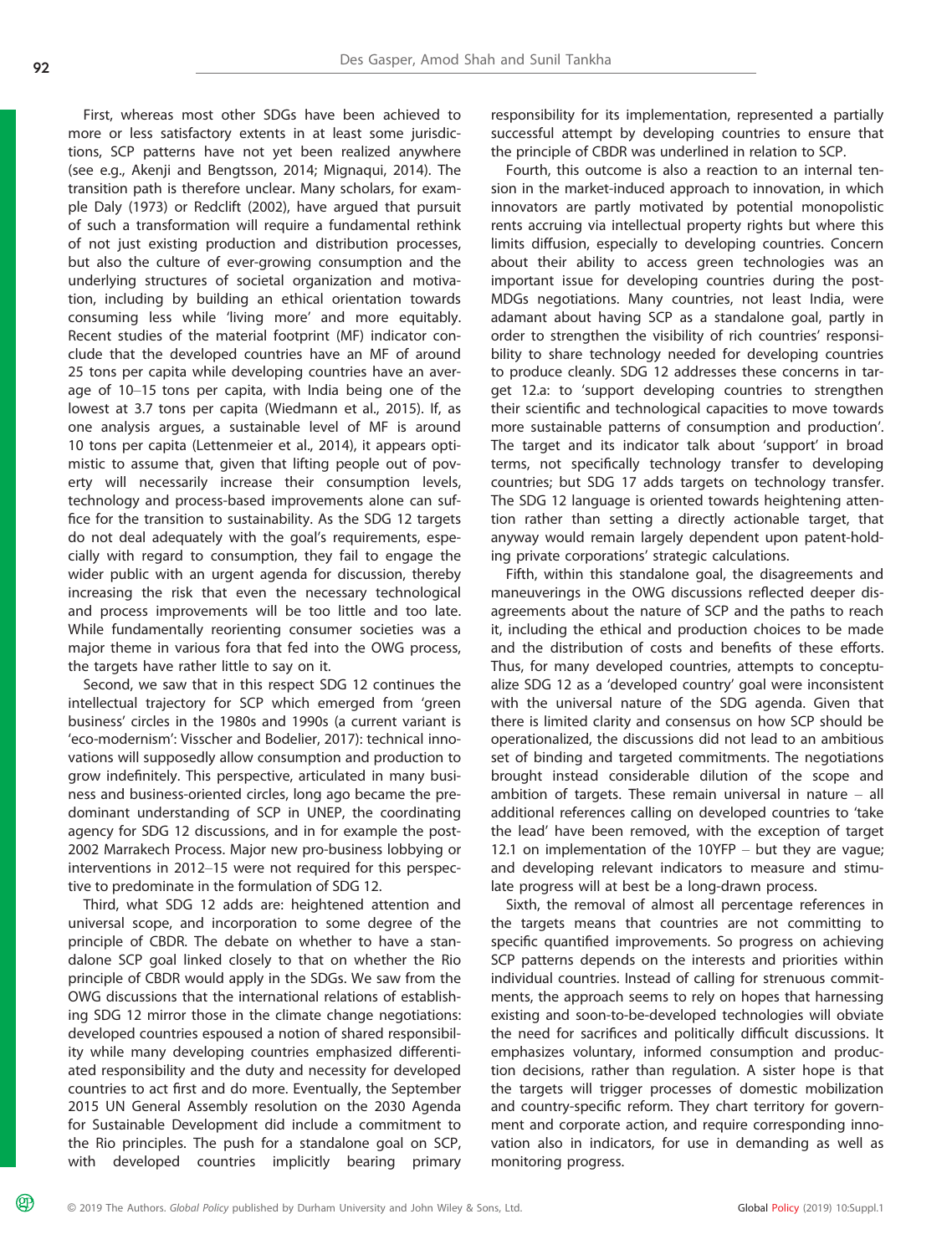Seventh, the weakness as yet of most of the globally formulated indicators reflects also the problems of operationalizing vague but ambitious and novel targets, and the limited political interest in a technical process in which the specialized UN Agencies and NSOs predominate. Moreover, the process for deciding upon and specifying the indicators was highly compressed in time. Some existing indicators that are being tested in other forums, but which only peripherally or partially address the corresponding SDG 12 targets, have been adopted. Several of these are proxies. In several areas, such as corporate reporting, the indicators are merely publication counts. In addition, since the NSOs and other responsible parties do not have a clear and resourced mandate to collect the required data, there can be little confidence that it will become widely available soon. Substantive debates and refinement of SDG 12 indicators might occur in other forums. If so, how far will national governments feel invested in implementing the monitoring framework, and consequently, how much impact will SDG 12 have in leading a transition to sustainability?

In sum, given the pressures to reach an agreement despite strongly conflicting interests and technical and practical challenges, the SDG 12 targets and indicators have emerged with, as yet, few numbers and too little power to be truly transformative in regard to global sustainability (cf. Fukuda-Parr and Yamin, 2015; Merry et al., 2015). On the positive side, explicit incorporation of SCP in the SDGs represents a mainstreaming of important initiatives which have been underway in diverse fora. While most of the targets under SDG 12 do not yet have satisfactory indicators, enunciation of the targets may spur further work and even some real actions. The indicator specification and target monitoring need ongoing improvement, including at national levels, where there will sometimes be scope for augmenting the targets too. At best, SDG 12 might yet evolve to provide a space for focused public and agency attention, and for demanding innovation and accountability.

## **Notes**

This paper benefited from support to the special issue project from: Friedrich-Ebert-Stiftung New York Office; UNDP; University of Oslo Centre for Environment and Development and the Environment; Julien J. Studley Grant to The New School Graduate Programs in International Affairs.

- 1. We acknowledge that the terminology of 'developed' and 'developing' countries provides a contentious and inadequate description. Our use of these terms reflects their widespread and predominant use amongst actors involved in preparing the SDGs.
- 2. The OWG proposal for SDGs and targets was an input to the Intergovernmental Negotiations of the UN General Assembly to finalize a 2030 Agenda for Sustainable Development. We focus more on the OWG since the later process involved little further discussion on SCP. For SDG 12, the final text adopted by the UN General Assembly is identical to the OWG proposal.
- 3. The OWG and IAEG documents and proceedings are available online, through the UN Sustainable Development Knowledge Platform ([https://sustainabledevelopment.un.org/focussdgs.html\)](https://sustainabledevelopment.un.org/focussdgs.html) and the UN Statistics Division [\(https://unstats.un.org/sdgs/iaeg-sdgs/\)](https://unstats.un.org/sdgs/iaeg-sdgs/).
- 4. The insertion of the words 'patterns of', rather than simply talking of 'unsustainable production and consumption', may steer attention

towards the methods rather than levels of production and consumption.

- 5. The 3M Corporation coined the phrase 'Pollution Prevention Pays' in 1975, arguing that avoiding pollution at the outset is more environmentally effective and economical than ex post pollution control.
- 6. Arab Hoballah was head of the SCP division in UNEP from 2005 to 2016.
- 7. The 10YFP document, adopted at the 2012 Rio+20 conference, stated that 'programmes included in the 10-year framework of programmes on sustainable consumption and production patterns are voluntary' (UN, 2012b, p. 8). The conference outcome document used similar language on their voluntary nature (UN, 2012a).
- 8. Since their establishment at the Rio Earth Summit in 1992, the UN Major groups – including e.g. non-governmental organizations, local authorities, workers and trade unions, business and industry, scientific and technological community, farmers – have been the primary means of societal engagement in UN Conferences on Sustainable Development.
- 9. Statements in OWG Sessions 7 and 10.
- 10. Statements in OWG Sessions 7, 10 and 11.
- 11. Statement in OWG Session 11.
- 12. Statements in OWG Sessions 7 and 10.
- 13. Statement in OWG Session 7.
- 14. Statement in OWG Session 10.
- 15. Statements in OWG Sessions 7 and 10.
- 16. Divergences between the stances of individual countries/troikas and of their broader country-groupings reflect also the unconventional format of the OWG which provided greater scope for countries to place their own positions for discussion. However, on highly contentious issues like Common But Differentiated Responsibilities (CBDR), there was considerable consensus within both the developing and developed country groupings, largely mirroring stances adopted in other UN negotiations on the environment.
- 17. Donoghue observed many of the interactions, in the OWG as Ireland's UN Ambassador and as co-chair of the Intergovernmental Negotiations on the 2030 Agenda that followed submission of the OWG's report.
- 18. Statement in OWG Session 7.
- 19. Statement in OWG Session 7.
- 20. See, in particular, statements by the G77-and-China (in OWG Sessions 9, 10 and 11), Brazil and Nicaragua (in Sessions 10 and 11), India (in Sessions 9 and 10) and Argentina-Bolivia-Ecuador (in Session 11).
- 21. Statement by the G77-and-China in OWG Session 11.
- 22. Statement by India-Pakistan-Sri Lanka in OWG Session 7.
- 23. Statement by Brazil-Nicaragua in OWG Session 11.
- 24. Statements by Iran, China-Indonesia-Kazakhstan, and the G77-and-China (all in OWG Session 11).
- 25. Statements by Australia-Netherlands-UK, Poland-Romania, Japan, and Portugal (all in OWG Session 9).
- 26. Statements by Poland-Romania (in OWG Sessions 9 and 11), Slovenia-Montenegro (in Session 10); Greece (in Session 10); Finland (in Sessions 9 and 10); the European Union (in Session 7); and Sweden (in Session 9).
- 27. Statements made by China-Indonesia-Kazakhstan (in OWG Session 11); India (in Session 11); Brazil-Nicaragua (in Sessions 10 and 11); and Argentina-Bolivia-Ecuador (in Session 11).
- 28. For example, according to Dodds et al. (2017) the US government eventually accepted reference to CBDR in return for revised text on biodiversity.
- 29. For a summary of these linkages, see [http://www.unep.org/10yfp/ab](http://www.unep.org/10yfp/about/10yfp-and-sdgs) [out/10yfp-and-sdgs](http://www.unep.org/10yfp/about/10yfp-and-sdgs).
- 30. Statements by Argentina-Bolivia-Ecuador; China-Indonesia-Kazakhstan; and India (all in OWG Session 11).

௵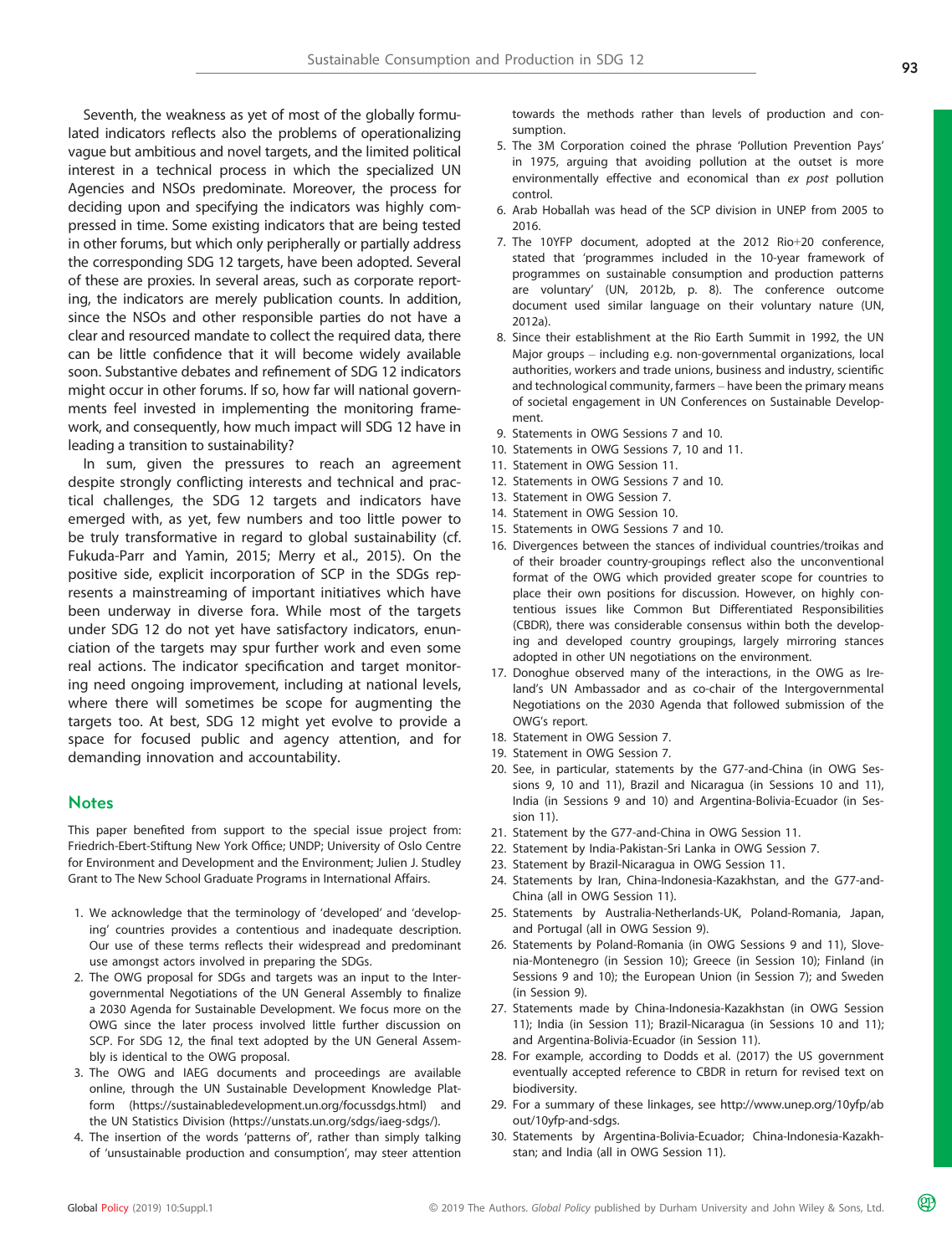- 31. For a detailed overview of the IAEG-SDGs indicator selection process, see UN (2016a, pp. 4–6).
- 32. For example, in regard to the proxy adopted for all waste-recycling, only a quarter of municipal waste is recycled (Statistics Netherlands, 2017). For the SDGs as a whole, only a third of the indicators are currently included in Netherlands statistics.
- 33. Statements to the IAEG-SDGs by Colombia, Denmark, Japan, US, Brazil, France, Germany, India, China and Cuba. Similar reservations were expressed during the Open Consultation on Green Indicators facilitated by the IAEG-SDGs. [Statements by IAEG-SDGs member countries were made on behalf of their respective sub-regional groupings. For brevity in the notes, we mention only the country making the statement.]
- 34. Statements to the IAEG-SDGs by UNEP and WRI.
- 35. Statement to the IAEG-SDGs by Denmark and statement during the Open Consultation on Green Indicators by the UN Special Rapporteur on Hazardous Substances.
- 36. Statements to the IAEG-SDGs by Colombia, France, Canada, Ecuador, Switzerland, Eurostat, Cuba, India and Germany.
- 37. Statements to the IAEG-SDGs by Germany, Denmark, Colombia, Canada, UN Statistical System. Organizations, Eurostat, Mexico, India, France and Kyrgyzstan. Similar statements were made during the Open Consultation on Green Indicators by various CSOs.
- 38. Statements to the IAEG-SDGs by Japan, Brazil, UK, Estonia, Australia, Germany, France, IMF, Cuba, China and Paraguay.
- 39. Statements to the IAEG-SDGs by Colombia and Cuba (on indicator 12.1.1), and by Denmark, Brazil, Germany and Cuba (on indicator 12.7.1).
- 40. For the proposal, see statement to the IAEG-SDGs by Denmark, Estonia and Brazil.
- 41. Statement to the IAEG-SDGs by the UNSSO. For the proposal, see statement to the IAEG-SDGs by Colombia and Cuba.
- 42. Statements to the IAEG-SDGs by Denmark. Statements in Open Consultation on Green Indicators by UNEP and CSOs.
- 43. Statements to the IAEG-SDGs by Ecuador, Australia, Germany and Cuba. Statements in Open Consultation on Green Indicators by UNEP and CSOs.
- 44. Statements to the IAEG-SDGs by Colombia, Brazil, Denmark and Germany. Statements in Open Consultation on Green Indicators by GRI and other CSOs.
- 45. Statements to the IAEG-SDGs by Japan, Brazil, Canada, Turkey, Estonia, China, Cuba, Argentina, Paraguay, Fiji and Samoa.
- 46. In particular, the Aichi targets agreed under the UN Convention on Biological Diversity (CBD). See the statements to the IAEG-SDGs by UK, Denmark, India, the Netherlands and Kyrgyzstan.
- 47. Statements to the IAEG-SDGs by France, Switzerland and Eurostat.
- 48. Statement to the IAEG-SDGs by Germany. Statements in Open Consultation on Grey Indicators by UNEP and Hungary.
- 49. Statements to the IAEG-SDGs by Canada, Estonia, Germany, Australia, Colombia, Singapore and Cuba.
- 50. Statements to the IAEG-SDGs by Denmark, UNECE, and Canada.
- 51. Influenced by a statement to the IAEG-SDGs by Brazil, and statements in Open Consultation on Grey Indicators by UNEP, UNESCO and CSOs.
- 52. Statements to the IAEG-SDGs by France, Mexico, Brazil, United States, China, Paraguay and Uruguay (for indicator 12.a.1), and by Colombia, Mexico, Brazil, Italy, Germany, Japan, United States, Turkey, India, Cuba and China (for indicator 12.b.1).
- 53. Statements to the IAEG-SDGs by Canada, India, Ecuador, Colombia, Japan, Estonia, Australia, Cuba, China, Germany and Sweden.
- 54. Statements to the IAEG-SDGs by Canada, China, Sweden, UNSSO, Germany and Cuba (for indicator 12.a.1), and by UNSSO, Mexico and Australia (for indicator 12.b.1).

#### **References**

- Akenji, L. and Bengtsson, M. (2014) 'Making Sustainable Consumption and Production the Core of the Sustainable Development Goals', Sustainability, 6 (2), pp. 513–529.
- BioRegional (2013) One Planet Living The Case for Sustainable Consumption and Production in the Post-2015 Development Agenda [online]. Available from: [https://sustainabledevelopment.un.org/conte](https://sustainabledevelopment.un.org/content/documents/5483bioregional3.pdf) [nt/documents/5483bioregional3.pdf](https://sustainabledevelopment.un.org/content/documents/5483bioregional3.pdf) [Accessed 25 October 2017].
- Carpenter, S. R. and Bennett, E. M. (2011) 'Reconsideration of the Planetary Boundary for Phosphorus', Environmental Research Letters, 6 (1), pp. 1–12.<https://doi.org/10.1088/1748-9326/6/1/014009>.
- Daly, H. E. (ed.) (1973) Toward a Steady-State Economy. San Francisco, CA: W.H. Freeman.
- Dodds, F., Donoghue, D. and Roesch, J. L. (2017) Negotiating the SDGs: A Transformational Agenda for an Insecure World. Abingdonand New York: Routledge/Earthscan.
- Dodds, F., Laguna-Celis, J. and Thompson, L. (2014) From Rio+20 to a New Development Agenda: Building a Bridge to a Sustainable Future. Abingdon and New York: Routledge/Earthscan.
- Fukuda-Parr, S. (2016) 'From the Millennium Development Goals to the Sustainable Development Goals: Shifts in Purpose, Concept, and Politics of Global Goal Setting for Development', Gender & Development, 24( 1), pp. 43–52.
- Fukuda-Parr, S. and Yamin, A. E. (eds.) (2015) The MDGs, Capabilities and Human Rights: The Power of Numbers to Shape Agendas. Abingdon: Routledge.
- Fuller, R.B. (1968) Operating Manual for Spaceship Earth [online]. Available from: [http://bigbrainradioshow.com/pdf/Fuller\\_Operations.](http://bigbrainradioshow.com/pdf/Fuller_Operations.pdf) [pdf](http://bigbrainradioshow.com/pdf/Fuller_Operations.pdf) [Accessed 15 January 2018].
- Hawken, P. (1994) The Ecology of Commerce: How Business Can Save the Planet. London: Weidenfeld & Nicolson.
- Hoballah, A. (2016) Promoting City Resilience, Sustainability and Quality of Life [online]. Available from: [https://www.dewa.gov.ae/~/media/](https://www.dewa.gov.ae/~/media/Promoting%20city%20resilience%20%20sustainability%20and%20quality%20of%20lifeArab%20Hobal.ashx) [Promoting%20city%20resilience%20%20sustainability%20and%20qua](https://www.dewa.gov.ae/~/media/Promoting%20city%20resilience%20%20sustainability%20and%20quality%20of%20lifeArab%20Hobal.ashx) [lity%20of%20lifeArab%20Hobal.ashx](https://www.dewa.gov.ae/~/media/Promoting%20city%20resilience%20%20sustainability%20and%20quality%20of%20lifeArab%20Hobal.ashx) [Accessed 25 October 2017].
- Holden, E., Linnerud, K. and Banister, D. (2014) 'Sustainable Development: Our Common Future Revisited', Global Environmental Change, 26 (5), pp. 130–139.<https://doi.org/10.1016/j.gloenvcha.2014.04.006>.
- Kristoferson, L. (1993) 'Foreword', in T. Jackson (ed.), Clean Production Strategies: Developing Preventive Environmental Management in the Industrial Economy. Boca Raton, FL and New York: Lewis Publishers/ CRC Press.
- Langhelle, O. (1999) 'Sustainable Development: Exploring the Ethics of "Our Common Future"', International Political Science Review, 20 (2), pp. 129–149.
- Lettenmeier, M., Leidtke, C. and Rohn, H. (2014) 'Eight Tons of Material Footprint – Suggestion for a Resource Cap for Household Consumption in Finland', Resources, 3 (3), pp. 488–515.
- Meadows, D. H., Meadows, D. L., Randers, J. and Behrens, W. W. (1972) The Limits to Growth: A Report for the Club of Rome's Project on the Predicament of Mankind. New York: Universe Books.
- Merry, S. E., Davis, K. E. and Kingsbury, B. (eds.) (2015) The Quiet Power of Indicators: Measuring Governance, Corruption, and Rule of Law. Cambridge: Cambridge University Press.
- Mignaqui, V. (2014) 'Sustainable Development as a Goal: Social, Environmental and Economic Dimensions', International Journal of Social Quality, 4 (1), pp. 57–77.
- Redclift, M. (2002) Sustainable Development: Exploring the Contradictions. London: Routledge.
- Schmidheiny, S. (1992) Changing Course: A Global Business Perspective on Development and the Environment. Cambridge, MA: MIT Press.
- Statistics Netherlands (2017) Measuring the SDGs: An Initial Picture for The Netherlands. The Hague: Statistics Netherlands.